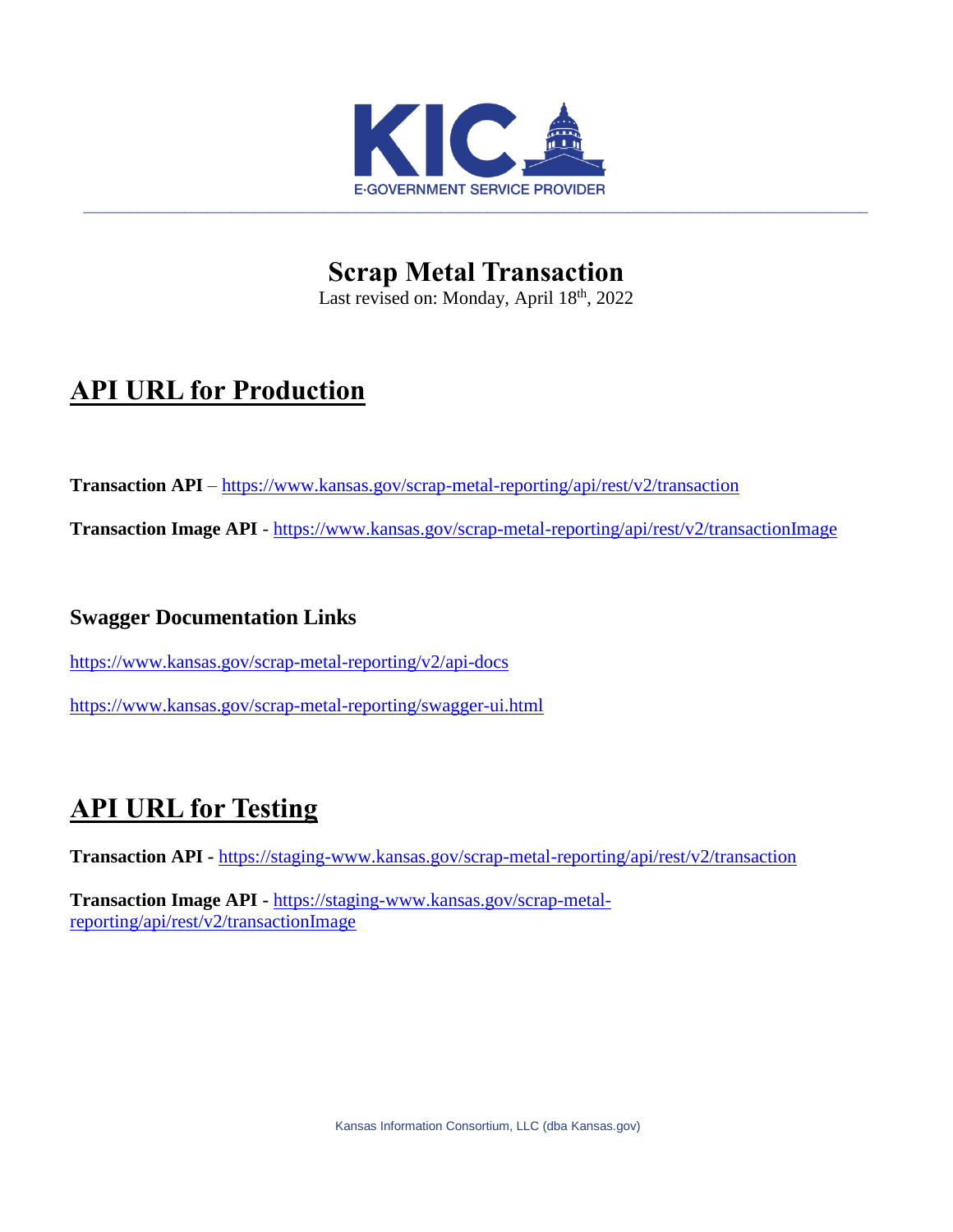# **Submitting a Scrap Metal Transaction**

| <b>Parameter</b>             | <b>Type</b>       | Required   | Length<br>(min/max) | <b>Description</b>                                                                                                                                                                                                                                                                                                             |
|------------------------------|-------------------|------------|---------------------|--------------------------------------------------------------------------------------------------------------------------------------------------------------------------------------------------------------------------------------------------------------------------------------------------------------------------------|
| purchaserFirstName String    |                   | <b>Yes</b> | 1/50                | Identifies the first name of the purchaser of the<br>transaction.                                                                                                                                                                                                                                                              |
| purchaserLastName String Yes |                   |            | 1/50                | Identifies the last name of the purchaser of the<br>transaction.                                                                                                                                                                                                                                                               |
| firstName                    | <b>String</b>     | Yes        | 1/50                | Identifies the first name of the seller.                                                                                                                                                                                                                                                                                       |
| middleName                   | String $\vert$ No |            | 1/50                | Identifies the middle name of the seller                                                                                                                                                                                                                                                                                       |
| lastName                     | String            | Yes        | 1/50                | Identifies the last name of the seller.                                                                                                                                                                                                                                                                                        |
| gender                       | <b>String</b>     | Yes        | 1/7                 | "MALE", "FEMALE", "UNKNOWN"                                                                                                                                                                                                                                                                                                    |
| dob                          | String  Yes       |            | 10/10               | Seller date of birth. "mm/dd/yyyy"                                                                                                                                                                                                                                                                                             |
| address1                     | String            | Yes        | 1/100               | Address of seller.                                                                                                                                                                                                                                                                                                             |
| address2                     | String  No        |            | 1/100               | Address of seller.                                                                                                                                                                                                                                                                                                             |
| city                         | <b>String</b>     | Yes        | 1/50                | City of seller.                                                                                                                                                                                                                                                                                                                |
| state                        | <b>String</b>     | Yes        | 2/2                 | State abbreviations. AK, AL, AR, AZ, CA, CO,<br>CT, DC, DE, FL, GA, HI, IA, ID, IL, IN, KS,<br>KY, LA, MA, MD, ME, MI, MN, MO, MS,<br>MT, NE, NC, ND, NH, NJ, NM, NV, NY, OH,<br> OK, OR, PA, RI, SC, SD, TN, TX, UT, VA, VI,  <br>VT, WA, WI, WV, WY, AM, GM, MK, PR,<br>US, ZZ (ZZ for Non US Country)                       |
| zip                          | String            | Yes        | 5/5                 | Zip code of seller.                                                                                                                                                                                                                                                                                                            |
| zip4                         | String $\ $ No    |            | 4/4                 | $\vert$ Zip +4 of seller.                                                                                                                                                                                                                                                                                                      |
| lidType                      | String  Yes       |            | 1/50                | "DRIVERS LICENSE", "STATE_ID",<br>"MILITARY_ID", "NON_US_DOC",<br>"PASSPORT", "PERMANENT RESIDENT"                                                                                                                                                                                                                             |
| lidState                     | String  Yes       |            | $2/2$               | State that issued the ID. State abbreviations.<br>AK, AL, AR, AZ, CA, CO, CT, DC, DE, FL,<br>GA, HI, IA, ID, IL, IN, KS, KY, LA, MA, MD,<br>ME, MI, MN, MO, MS, MT, NE, NC, ND, NH,<br>NJ, NM, NV, NY, OH, OK, OR, PA, RI, SC,<br>SD, TN, TX, UT, VA, VI, VT, WA, WI, WV,<br>WY, AM, GM, MK, PR, ZZ (ZZ for Non US<br>Country) |
| idNumber                     | String Yes        |            | 1/50                | ID number.                                                                                                                                                                                                                                                                                                                     |

# *The input parameter(s) are as follows:*

Kansas Information Consortium, LLC (dba Kansas.gov)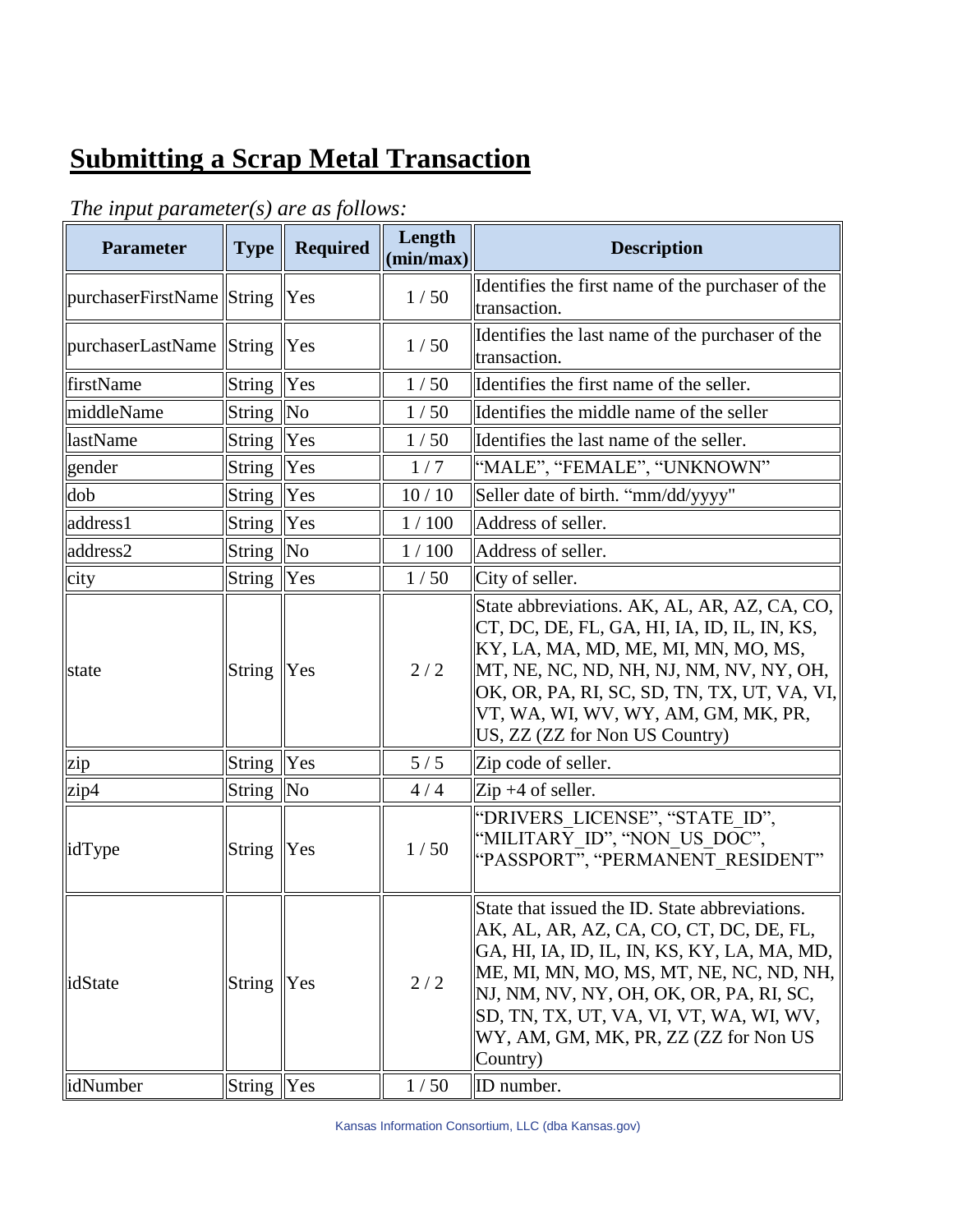| noVehicle                | String $ Yes $ |                        | 4/5       | "True", "False"                                                                                                                                        |
|--------------------------|----------------|------------------------|-----------|--------------------------------------------------------------------------------------------------------------------------------------------------------|
| licPlateNum              | <b>String</b>  | Conditional            | 1/7       | Vehicle license number.                                                                                                                                |
| make                     | <b>String</b>  | Conditional            | 1/3       | Vehicle make                                                                                                                                           |
| model                    | String         | Conditional            | 1/3       | Vehicle model                                                                                                                                          |
| year                     | <b>String</b>  | $\overline{\text{No}}$ | 4/4       | "yyyy"                                                                                                                                                 |
| color                    | String         | Conditional            | 1/50      | "BLACK", "BROWN", "BLUE", "RED",<br>"GREEN", "WHITE", "GRAY", "YELLOW",<br>  "SILVER", "PURPLE", "ORANGE", "PINK",<br>"TAN", "GOLD", "BEIGE", "MAROON" |
| <i>d</i> transactionDate | String Yes     |                        | 10/20     | "mm/dd/yyyy hh:mm AM/PM"                                                                                                                               |
| ticketNum                | String         | $\overline{\text{No}}$ | 1/50      | Dealer ticket number.                                                                                                                                  |
| location                 | <b>String</b>  | Yes                    | 1/50      | Dealer location code.                                                                                                                                  |
| scrapList                | List           | Conditional            | <b>NA</b> | A list of scrap objects. See below.                                                                                                                    |
| scrapVehicleList         | List           | Conditional            | <b>NA</b> | A list of scrap vehicle objects. See below.                                                                                                            |

**Note**: The values marked as conditional are only required if "noVehicle" has a value of "false"

#### **scrapList**

| <b>Parameter</b> | <b>Type</b>   | <b>Required</b> | Length<br>(min/max) | <b>Description</b>   |
|------------------|---------------|-----------------|---------------------|----------------------|
| weight           | Float         | Yes             | 1/10                | Weight               |
| quantity         | Intege        | "Yes            | 1/10                | Quantity             |
| type             | $String$  Yes |                 | 1/3                 | Metal Type           |
| form             | $String$  Yes |                 | 1/3                 | Metal Form           |
| desc             | $String$ Yes  |                 | $\sqrt{50}$         | Description of load. |

#### **scrapVehicleList**

| <b>Parameter</b> | Type                   | <b>Required</b> | Length<br>(min/max) | <b>Description</b>                                                      |
|------------------|------------------------|-----------------|---------------------|-------------------------------------------------------------------------|
| type             | $String$  Yes          |                 | 1/50                | "BACK CLIP", "FRONT CLIP",<br>"COMPLETE VEHICLE"                        |
| vin              | $\vert$ String $\vert$ | Yes             | 1/50                | <b>VIN</b>                                                              |
| make             | $\vert$ String $\vert$ | Yes             | 1/3                 | Vehicle Make                                                            |
| model            | $\sqrt{\text{String}}$ | Yes             | 1/3                 | Vehicle Model                                                           |
| year             | $\vert$ String $\vert$ | Yes             | 4/4                 | "yyyy"                                                                  |
| color            | String                 | Yes             | 1/50                | "BLACK", "BROWN", "BLUE", "RED",<br>"GREEN", "WHITE", "GRAY", "YELLOW", |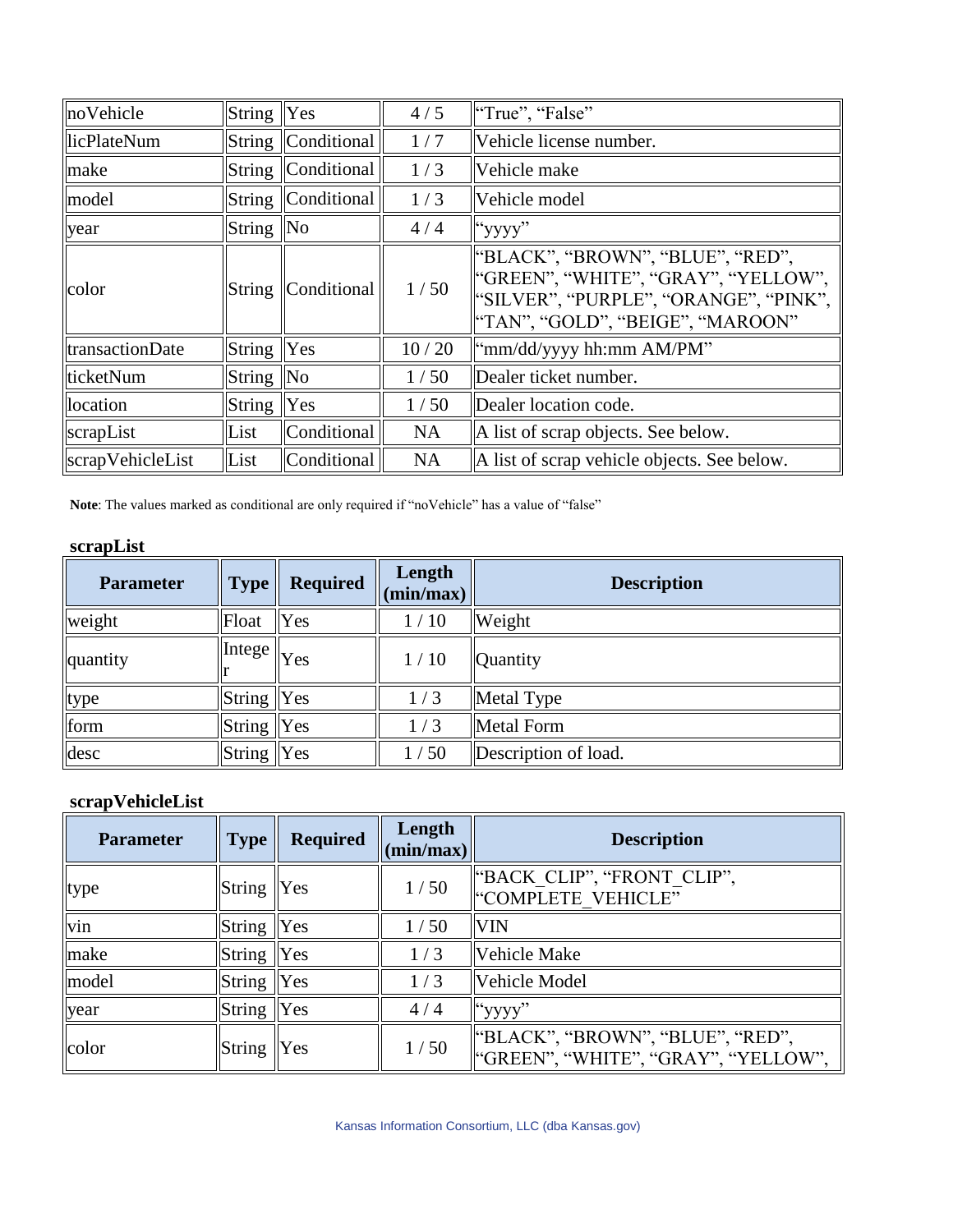|  | "SILVER", "PURPLE", "ORANGE", "PINK", |
|--|---------------------------------------|
|  | ""TAN", "GOLD", "BEIGE", "MAROON"     |

Note: At least 1 scrap or scrapVehicle must be included in the body of the request or the transaction will be rejected.

### **Testing**

All testing is done in the staging test environment.

- Create a staging KanAccess account at<https://staging-www.kansas.gov/ump>
- After creating an account, send an email to KIC Help Desk to request Scrap Metal Reporting testing access
	- o [Ks-helpcenter@egov.com](mailto:Ks-helpcenter@egov.com)
	- o Email Subject: Scrap Metal Reporting test access
	- o Please provide the following in the email request
		- First Name
		- **Last Name**
		- Telephone Number
		- Email used to create KanAccess account
- KIC Help Desk will reply with a mock dealer and location to test with
- In POST request header, base 64 encode username and password

When Scrap Metal API testing has been satisfied by the user, one transaction will need to be sent in the production system to be verified by the KBI Scrap Metal Unit.

Once the transaction is verified as approved or correct, the Scrap Metal API User will be able to send large production data.

Any questions while testing can be answered by contacting Kansas.gov Help Center at [ks](mailto:ks-helpcenter@egov.com)[helpcenter@egov.com.](mailto:ks-helpcenter@egov.com)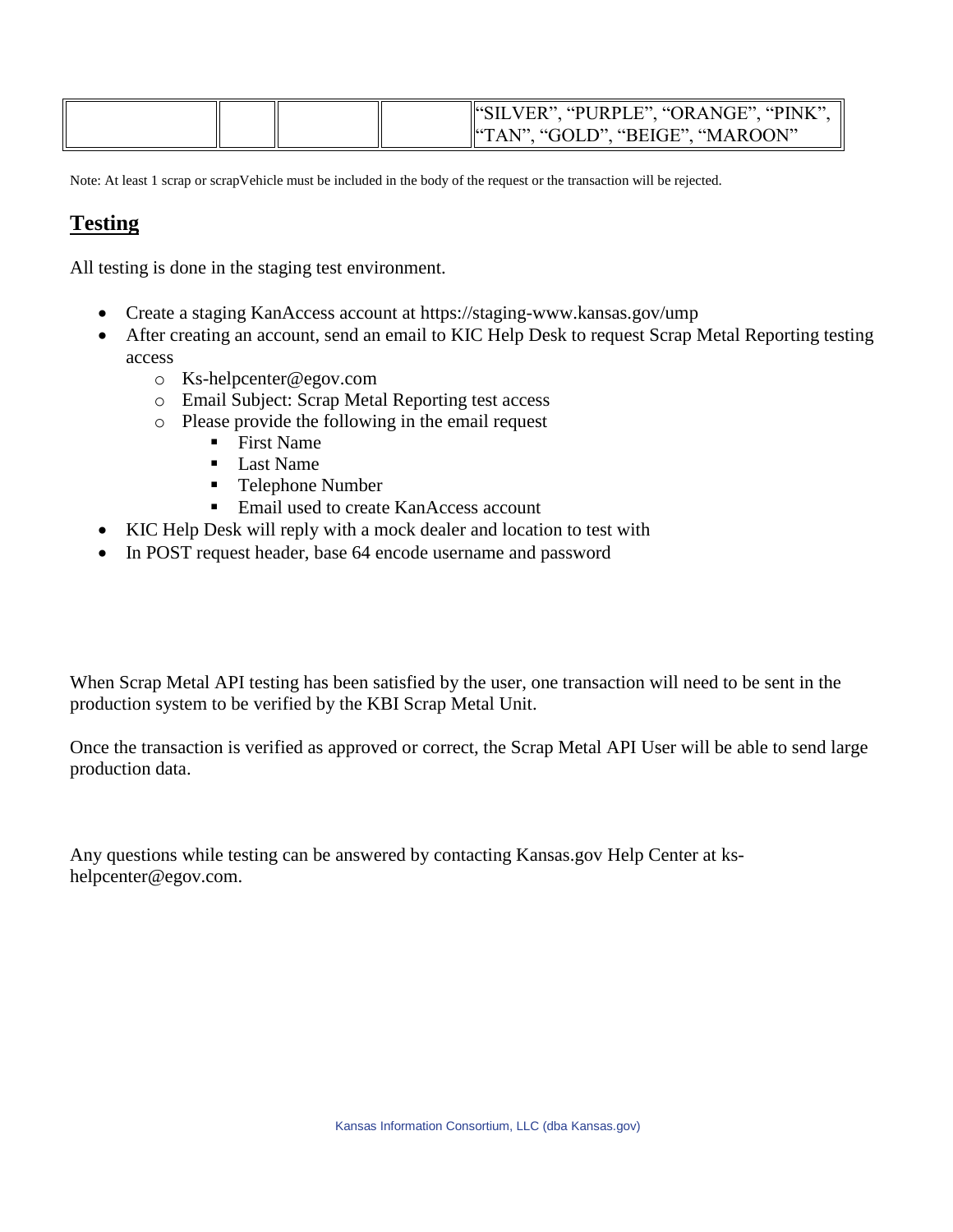## **Submitting a Scrap Metal transaction**

The header must contain the following key/value pairs:

Authorization: \*\*\*\*Add Encoded Credentials here\*\*\*\* Content-Type: application/json

The placeholder for the Authorization value must be replaced before submission. You need to concatenate your KanAccess username and password with a ":" (colon) as the delimiter and base64 encode the resulting string.

EX: If my username is [testy.mctesterson@gmail.com](mailto:testy.mctesterson@gmai.com) and my password is "Baseball76!" the correct key/value pair to submit would look like so

"Authorization: yourBase64EncodeMethod(testy.mctesterson@gmail.com:Baseball76!)" And once encoded like so

"Authorization: dGVzdHkubWN0ZXN0ZXJzb25AZ21haWwuY29tOkJhc2ViYWxsNzYh"

The body of the request should look like this example:

{"purchaserFirstName": "Test",

"purchaserLastName": "Transaction",

"firstName": "Testy",

"middleName": "M",

"lastName": "Testerson",

"gender": "MALE",

"dob": "09/09/1988",

"address1": "23 SW Test St.",

"address2": "Apt 12",

"city": "Topeka",

"state": "KS",

"zip": "66604",

"zip4": "1234",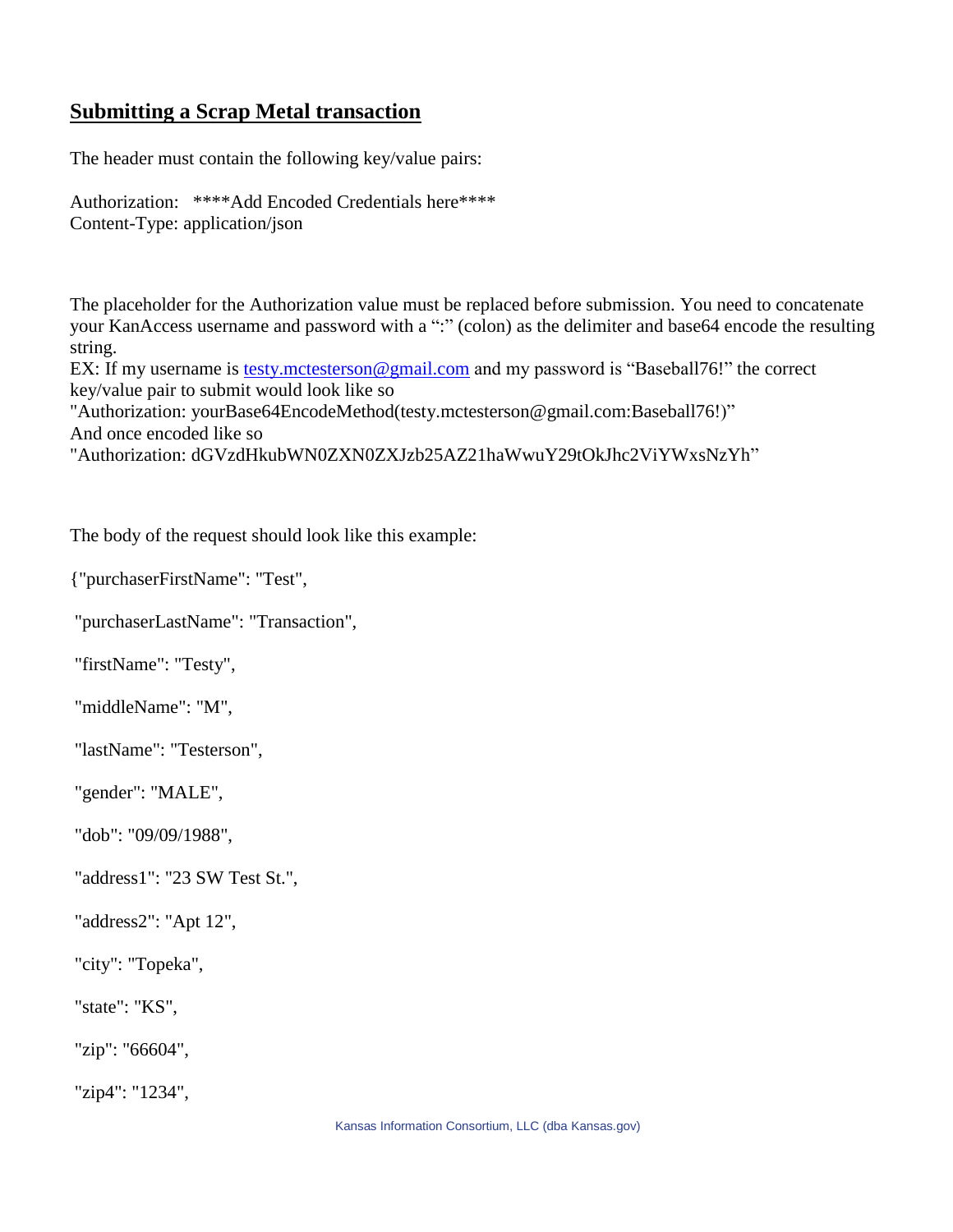"idType": "DRIVERS\_LICENSE",

"idState": "KS",

"idNumber": "k12345678",

"noVehicle": true,

"transactionDate": "05/26/2020 09:05 AM",

"ticketNum": "1",

"location":"L1001",

"scrapList":[

{"weight":"1",

"quantity":1,

"type":2,

"form":3,

"desc":"test"}

], "scrapVehicleList":[

{"type":"BACK\_CLIP",

"idNumber":"1232",

"make":"1",

"model":"1",

"year":2000,

"color":"BLUE"

}]}

**Note**: The vehicle fields are not used in this example as the noVehicle flag is set to true. If set to false those fields must be submitted with valid values.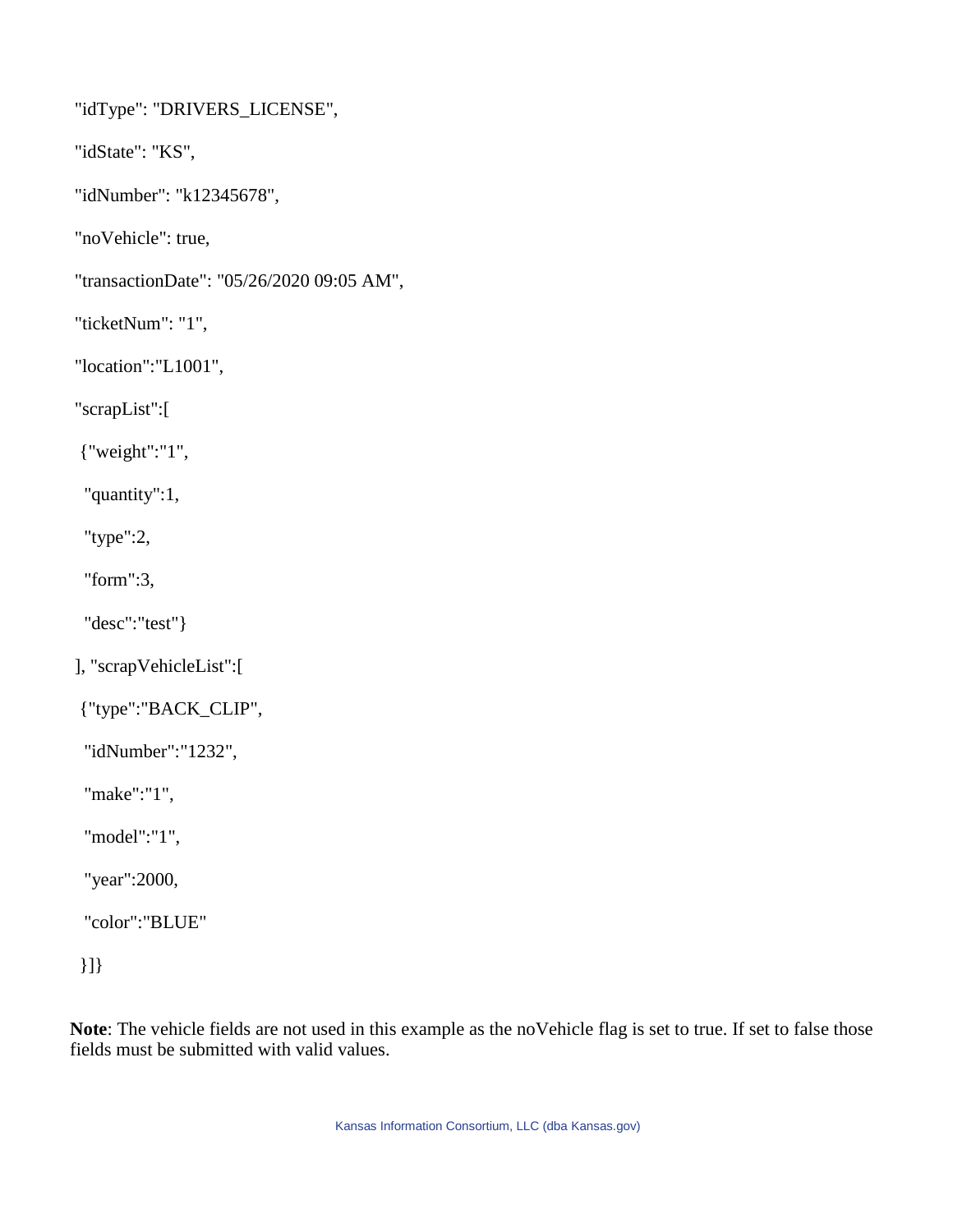#### **Submitting a scrap metal transaction image**

The header must contain the following key/value pairs:

Authorization: \*\*\*\*Add Encoded Credentials here\*\*\* Content-Type: multipart/form-data; boundary=boundary ConfirmationNo: \*\*\*\*conf number\*\*\* (Use the ConfirmationNo from transaction API response e.g. 6cf62bf5-802f-4476-86e6- eb92f488a4d)

The request body for the photo submission needs only contain the vehiclePhoto and/or loadPhoto. The two fields accept photos with the extensions .jpg, .jpeg, .gif, and .png. The size limit is 15mb per photo. Exceeding this limit or attempting to upload a file with the incorrect extension will result in a 400 error being returned.

If all the above parameters pass the validation processes, this method will return the message of "Transaction saved successfully and confirmation no is…". If the validation fails a 400 response will be returned by the API.

**Note**: Uploading photos of the load and seller's vehicle are optional. This step can be skipped if no photo was taken.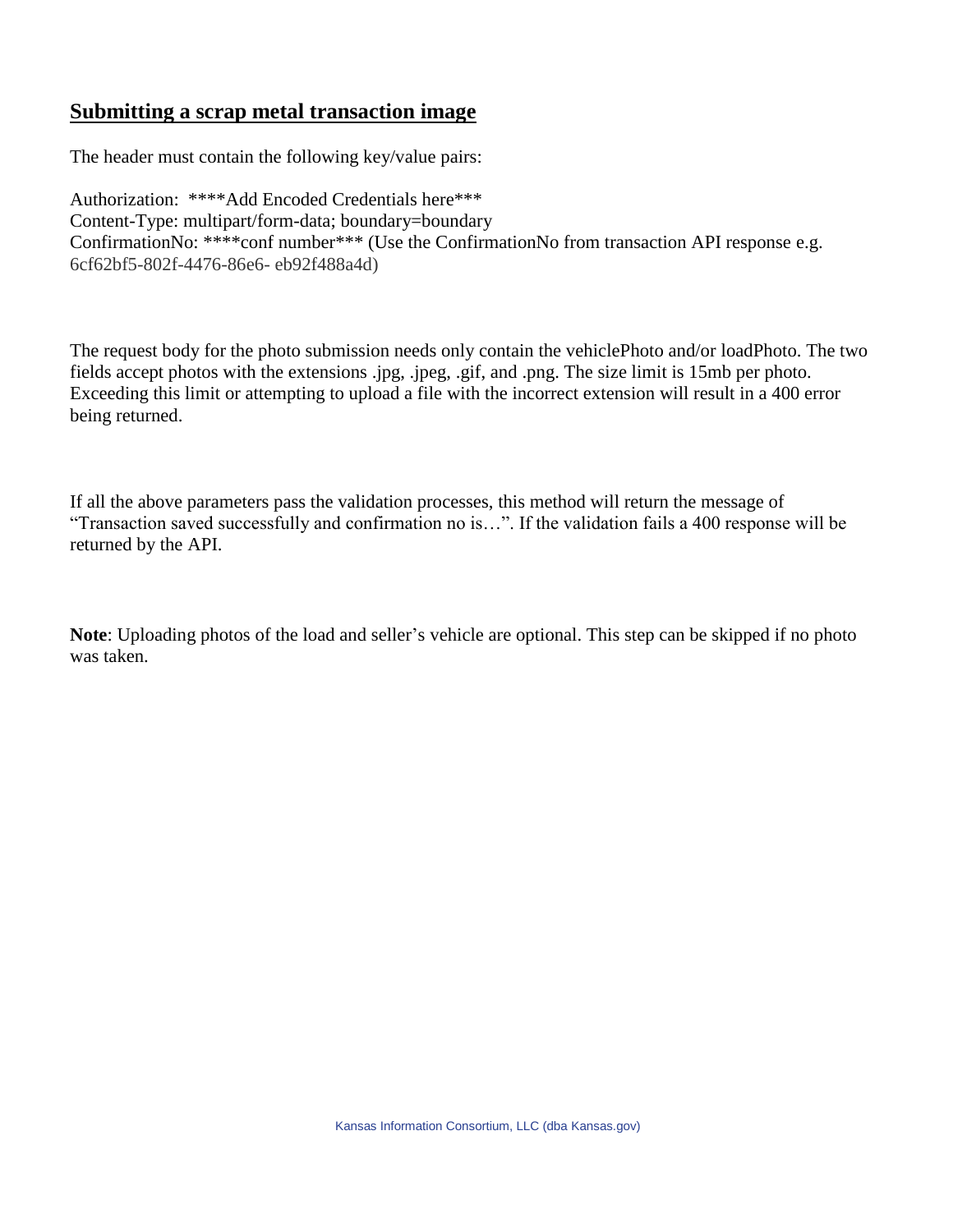### **Location Codes**

Valid location codes for your user can be found at:

[https://www.kansas.gov/api](https://www.kansas.gov/api-factory/search/ks.kbi/scrapmetal/dealers?_sort=dealernumber%7Casc&_return=dealernumber%2Cdealername&_max=999)factory/search/ks.kbi/scrapmetal/dealers? sort=dealernumber%7Casc&return=dealernumber%2Cdealerna [me&\\_max=999](https://www.kansas.gov/api-factory/search/ks.kbi/scrapmetal/dealers?_sort=dealernumber%7Casc&_return=dealernumber%2Cdealername&_max=999)

Searching by either the dealers name, or id, you should find a result similar to this

**{**"\_id": "5f3b6055993ed80569e2461d",

"dealernumber": "20200000001",

"dealername": "Salina Iron and Metal Company",

"links": **[{**"rel": "self","href": [https://www.kansas.gov/api](https://www.kansas.gov/api-factory/search/fetch/ks.kbi/scrapmetal/dealers/5f3b6055993ed80569e2461d)[factory/search/fetch/ks.kbi/scrapmetal/dealers/5f3b6055993ed80569e2461d](https://www.kansas.gov/api-factory/search/fetch/ks.kbi/scrapmetal/dealers/5f3b6055993ed80569e2461d)**}]**

**}**

Navigating to the link contained within the result will provide a list of all locations for the selected dealer and their valid codes in json format.

**Note**: The data found here is a complete list of what is currently available within the system. If you cannot find your desired location, please contact the KBI at 785-296-2387 or by email at [scrap.metal@kbi.ks.gov](mailto:scrap.metal@kbi.ks.gov) for more information.